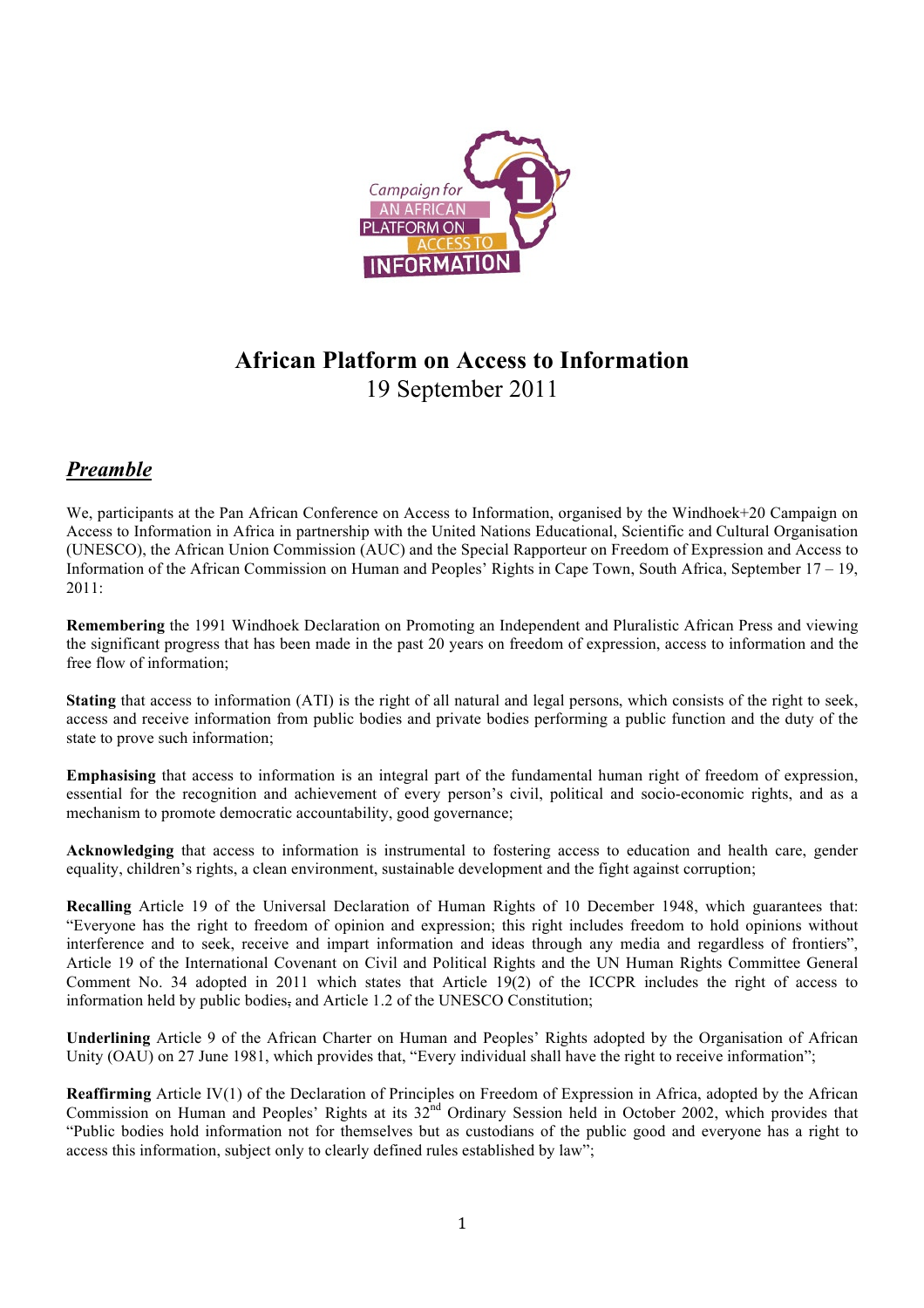**Cognisant** of the African Union Convention on Preventing and Combating Corruption, the African Charter on Values and Principles of Public Service and Administration, the African Charter on Democracy, Elections and Governance, the African Youth Charter and the African Statistics Charter, all of which promote transparency in public life.

**Welcoming** the efforts of the African Commission on Human and Peoples' Rights Special Rapporteur on Freedom of Expression and Access to Information in developing a Model Law for AU Member States on Access to Information, aimed at assisting Member States in formulating, adopting or reviewing access to information legislation and its implementation;

**Mindful** of the efforts of international organisations and others to develop principles and declarations on the right of access to information and freedom of expression including the 2010 Brisbane Declaration "Freedom of Information: The Right to Know", the Atlanta Declaration and African Regional Findings, the Accra Agenda for Action, the Lagos Declaration on the Right of Access to Information, the Johannesburg Principles on National Security, Freedom of Expression and Access to Information, and the Declaration of Table Mountain;

**Aware** that the World Summit on the Information Society (WSIS) brought to the forefront the importance of access to information in the modern world through the Geneva Declaration of Principles and Tunis Commitment and that the Internet Governance Forum (IGF) plays a crucial role in bringing together all of the stakeholders to facilitate an international internet governance debate that includes issues of access and openness;

**Recognising** the work of the African Union Commission to give practical expression to the various instruments of the African Union on freedom of expression and access to information, through such initiatives as the Pan African Media Network and portal, the new AU website, social networks, the media center, training programmes, ensuring media access to the AUC leadership, and publication of other information materials among others; as well as its efforts in promoting Information and Communications Technology (ICTs) in Africa;

**Encouraged** that over 90 countries around the world have adopted comprehensive national access to information laws or regulations including ten in Africa; that many countries in Africa have joined the Extractive Industries Transparency Initiative, the International Aid Transparency Initiative and the Open Government Partnership; and that the Economic Community of West African States is moving towards adoption of a binding Supplementary Act for a Uniform Legal Framework on Freedom of Expression and Right to Information;

**Concerned** that most African nations have not yet adopted comprehensive ATI laws or regulations and that significant problems remain with both the substantive provisions of many of those that have adopted laws and the full implementation of the laws;

**Acknowledging** that civil society organisations and government bodies around the world have adopted 28 September as International Right to Know Day;

**Convinced** that it is of critical importance that clear and comprehensive principles are established to guide the promotion and protection of the right of access to information in Africa through the adoption and effective implementation of appropriate national laws and regulations;

Resolve to adopt the following Principles on The Right of Access to Information:

#### *Key Principles*

1. **Fundamental Right Accessible to Everyone.** Access to information is a fundamental human right, in accordance with Article 9 of the African Charter on Human and Peoples' Rights. It is open to everyone, and no one should be privileged or prejudiced in the exercise of this right on account of belonging to a class or group howsoever defined, and whether in terms of gender, class, race, political association, occupation, sexual orientation, age, nationality, HIV status, and other bases as cited in many African constitutions. It is not required that anyone must demonstrate a specific legal or personal interest in the information requested or sought or otherwise required to provide justification for seeking access to the information.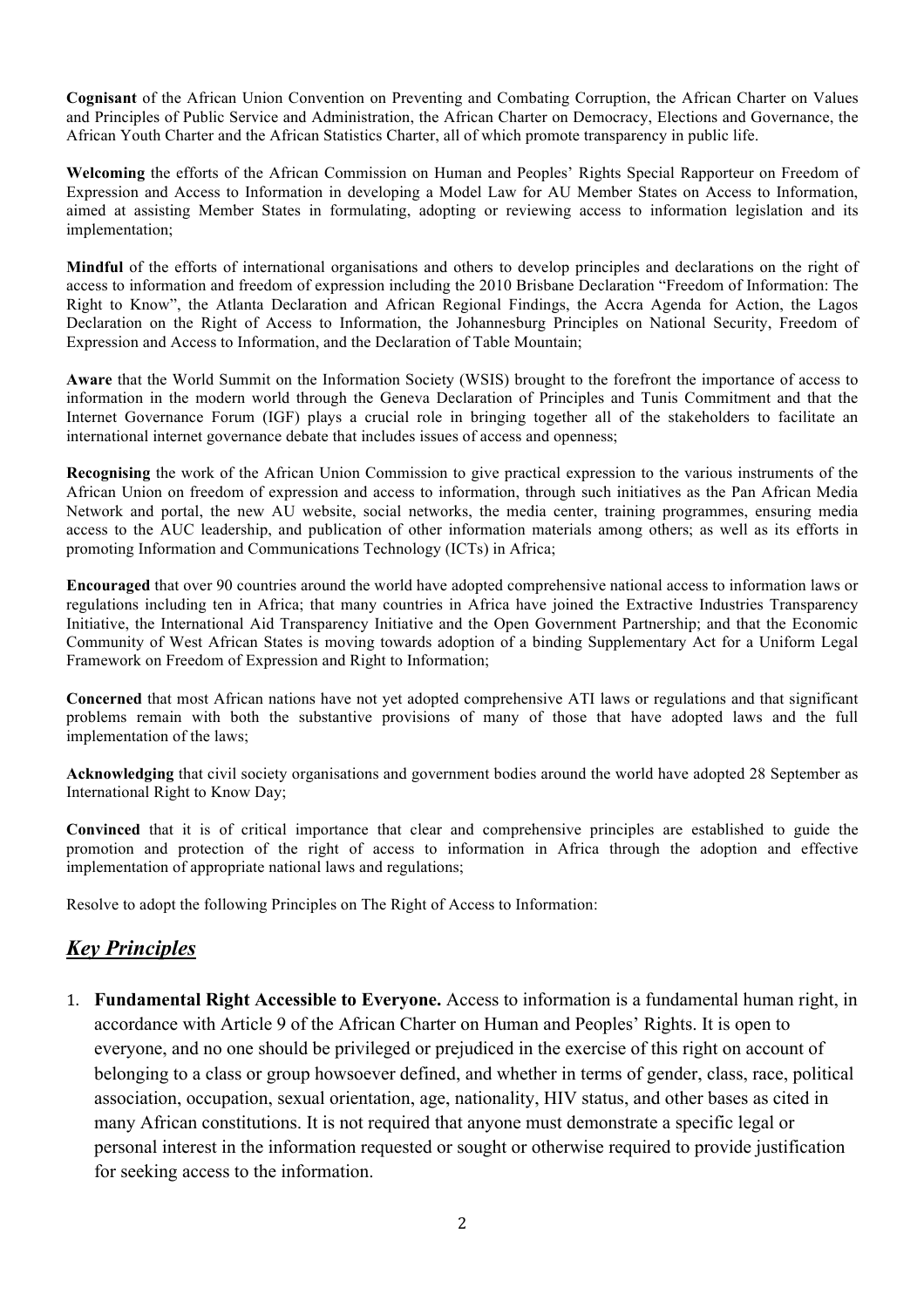- 2. **Maximum Disclosure.** The presumption is that all information held by public bodies is public and as such should be subject to disclosure. Only in limited circumstances set out in these principles below may disclosure be denied.
- 3. **Established in Law.** The right of access to information shall be established by law in each African country. Such law shall be binding and enforceable and based on the principle of maximum disclosure. The law shall take precedence over other conflicting laws that limit access to information.
- 4. **Applies to Public Bodies and Private Bodies.** The obligations of ATI shall apply to all public bodies, as well as to private bodies that are owned or controlled by the government, utilise public funds, perform functions or provide services on behalf of public institutions, or have exclusive contracts to exploit natural resources (with regards to said funds, functions, services or resources), or which are in possession of information which is of significant public interest due to its relation to the protection of human rights, the environment or public health and safety, or to the exposure of corruption or illegal actions or where the release of the information may assist in exercising or protecting any right.
- 5. **Clear and Unambiguous Process.** The law shall include procedures for the exercise of the right. The process to obtain information should be simple and fast and take advantage of new information and communication technologies where possible. Bodies falling under the scope of the ATI law should provide assistance to requesters in order to ensure that they receive the information they need. The information provided should be provided in a form understandable to the requestor. Information should be disclosed within a clear and reasonable deadline provided for by law. It should be available at low or no cost.
- 6. **Obligation to Publish Information.** Public and relevant private bodies shall be obliged to proactively release information in a timely manner about their functions, powers, structures, officials, decisions, expenditures, budgets, and other information relating to their activities that is of public interest. The dissemination should use all reasonable means of communications, including ICTs, to maximise access to all communities and sectors of society.
- 7. **Language and Accessibility.** To the greatest extent possible, information should be available in the language of the person seeking it, in an accessible location, in a format that is as accessible as possible, and, in particular, ensures that it is accessible to those who may be particularly affected by the subject matter of the information.
- 8. **Limited Exemptions.** The right of access to information shall only be limited by provisions expressly provided for in the law. Those exemptions should be strictly defined and the withholding of information should only be allowed if the body can demonstrate that there would be a significant harm if the information is released and that the public interest in withholding the information is clearly shown to be greater than the public interest in disclosure. Information can only be withheld for the period that the harm would occur. No information relating to human rights abuses or imminent dangers to public health, environment, or safety may be withheld.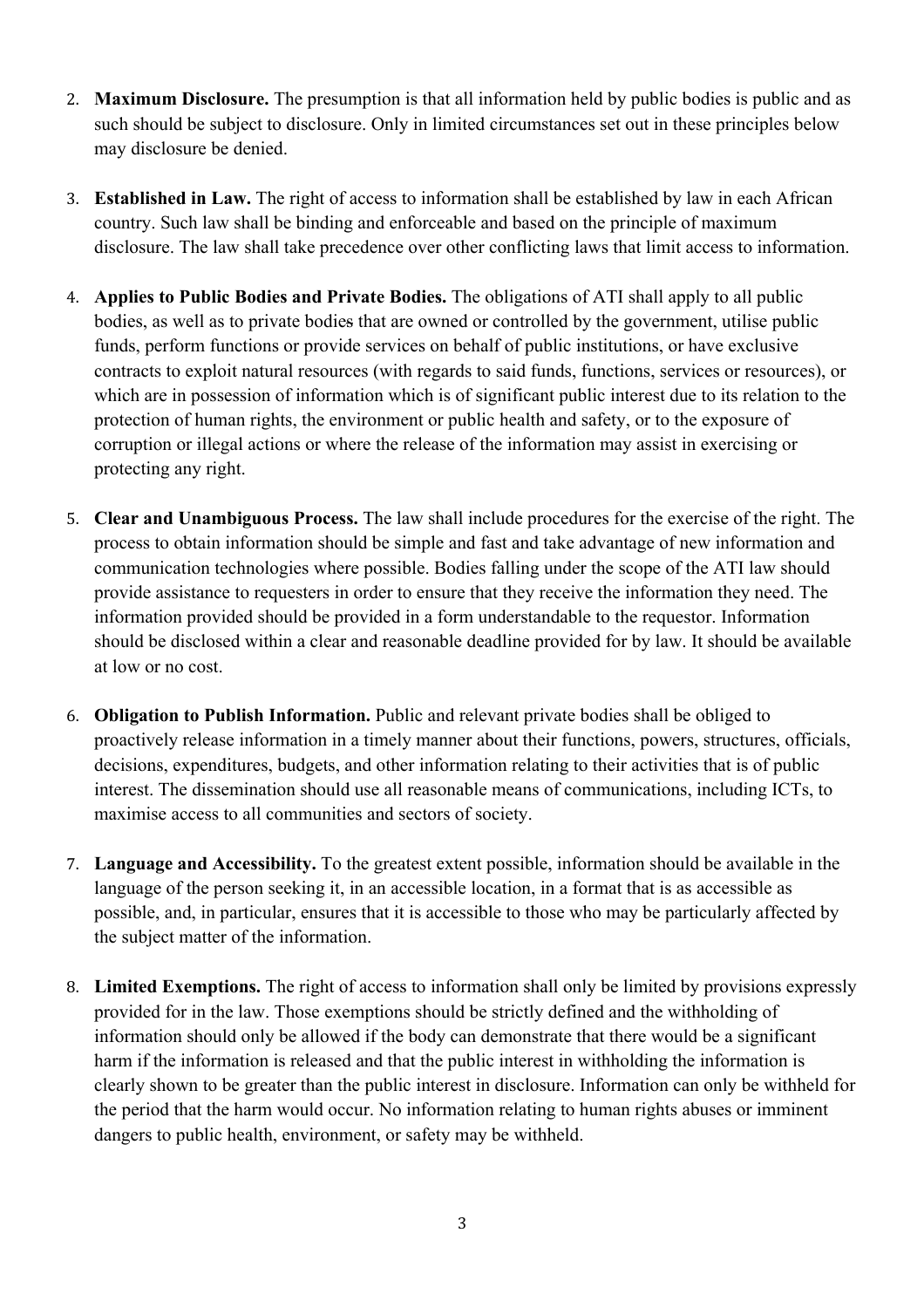- 9. **Oversight Bodies.** Independent bodies such as an ombudsperson or information commissioner should be established to monitor and hold government bodies and relevant private entities to account on their access to information disclosure practices, to receive and decide upon complaints, and generally oversee the implementation of the access to information legislation. The oversight body should be adequately funded.
- 10. **Right to Personal Data.** All persons have a right to access and correct their personal data held by third parties.
- 11. **Whistleblower Protection.** To ensure the free flow of information in the public interest, adequate protections against legal, administrative and employment-related sanctions should be provided for those who disclose information on wrong-doing and other information in the public interest.
- 12. **Right of Appeal.** Everyone has a right to appeal administratively any action that hinders or denies access to information or any failure to proactively disclose information. They have a right to further appeal to an independent body and to finally seek judicial review of all limits of their right of access to information.
- 13. **Duty to Collect and Manage Information.** Public and relevant private bodies have a duty to collect information on their operations and activities on behalf of their citizens. They also have a duty to respect minimum standards in relation to the management of this information to ensure that it may easily be made accessible to citizens.
- 14. **Duty to Fully Implement.** Public and relevant private bodies have an obligation to ensure the law is fully implemented. This includes internal procedures and processes and the designation of responsible officials.

## *Application of Principles*

These principles are essential to development, democracy, equality, and the provision of public service, and are applicable to, amongst others, the following:

- 1. **Enabling Environment.** Governments should ensure that the legal frameworks create an enabling environment allowing individuals, civil society organisations including trade unions, media organisations, and private businesses to fully enjoy access to information, thus fostering active participation in socio-economic life by all, in particular people living in poverty and those discriminated against or marginalised.
- 2. **Elections and Electoral Processes**: Governments and election management bodies have a positive obligation to provide the public with information before, during and after elections, not to interfere with media coverage, to encourage public participation and proactively publish campaign spending and contributions.
- 3. **Disadvantaged Communities:** Governments have a particular obligation to facilitate access to information by disadvantaged minority groups and minority language speakers, as well as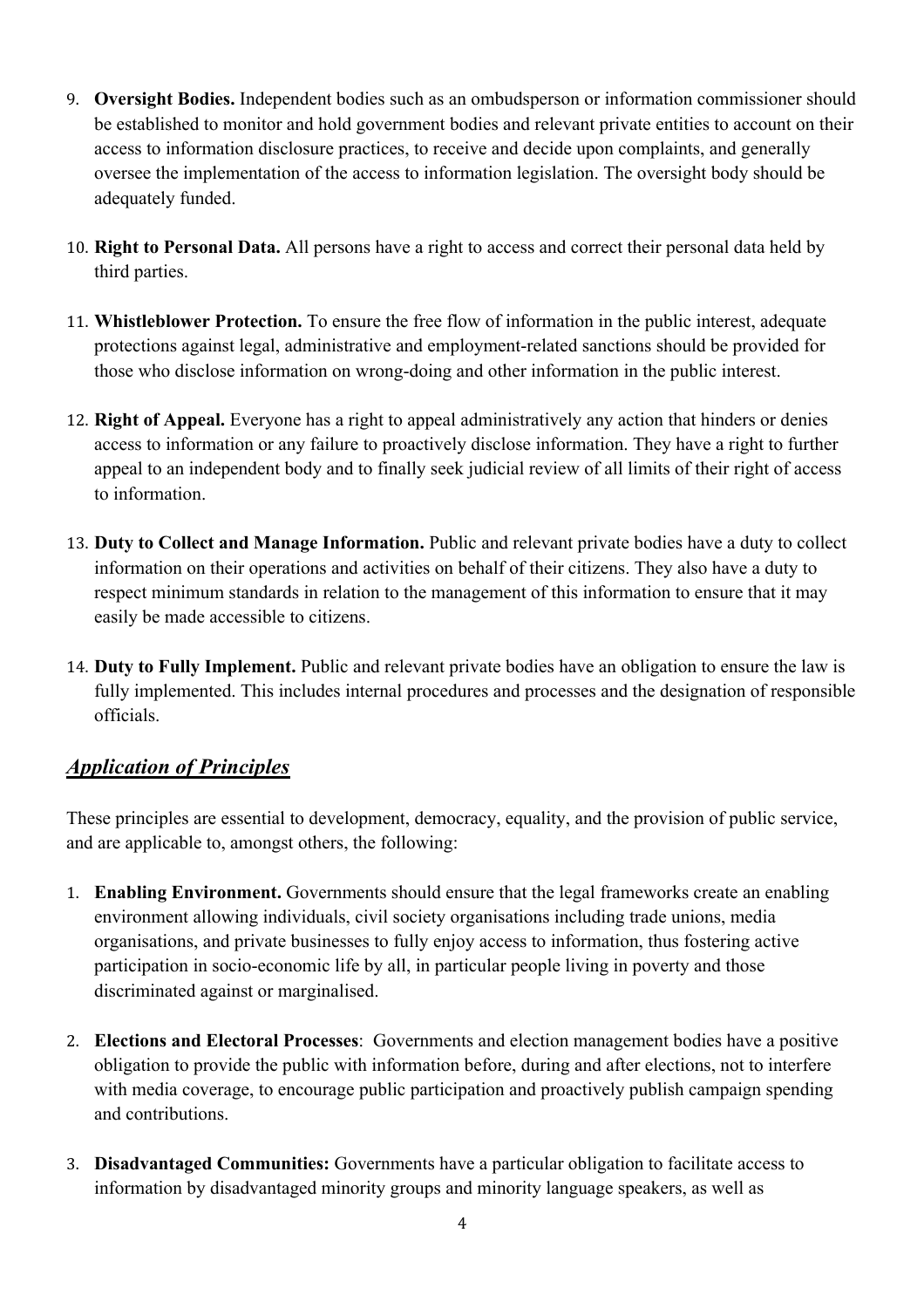marginalised groups including women, children, rural people, the poor and persons with disabilities. Information should be available at no costs to these groups. This especially applies to information that contributes to the long-term empowerment of the groups. Governments also have an obligation to ensure equitable and affordable access to ICTs for those with special needs and for other disadvantaged persons and groups.

- 4. **Women:** Governments, civil society and the media have an obligation to facilitate women's equal access to information, so that they can defend their rights and participate in public life. Civil society organisations should be encouraged to make the best use of access to information mechanisms to monitor governments' fulfilment of commitments to further gender equality, to demand the enhanced delivery of services targeted at women and to ensure that the public funds they are entitled to actually reach them. The collection, management and release of information should be gender disaggregated.
- 5. **Children and Youth:** Governments have an obligation to encourage the mass media to disseminate information and material of social and cultural benefit to children and the youth. Governments are further encouraged to facilitate the exchange and dissemination of such information and material from a diversity of cultural, national and international sources as well as the production and dissemination of information specifically for children and youth and wherever reasonably possible facilitate and encourage access to such information by children and youth.
- 6. **Environmental Information:** Governments and inter-governmental organisations should increase their efforts in implementing Principle 10 of the 1992 Rio Declaration on the Environment and Development on the right of access to information, public participation and access to justice on environmental issues. Governments should adopt appropriate legislation and regulations to promote access and proactive release of environmental information, guarantee openness, fight secrecy in institutional practices, and repeal that which hinders public availability of environmental information. Governments' capacity to supply environmental information and civil society organisations' demand for such information, as well as engagement in decision-making processes and the ability to hold governments and other actors accountable for actions affecting the environment should be strengthened.
- 7. **Education:** Taking into account the close connection between the right of access to information and the right to education, governments have the duty to make publicly available information about educational policies and assessments of their impacts, school performance data, and budgets for education at all government levels. Governments also have a positive obligation to provide information for each school, in particular, schools´ admission policies and admission lists, information on management practices, school governance, and other relevant aspects.
- 8. **Health:** Governments have a duty to provide access to information with a view to ensuring and improving access to health care services and enhancing accountability regarding their provision. Civil society actors should be encouraged to implement actions to expand the reach of this type of information to all sectors in society, promote the exercise of the right to information to advance the right to health and counter its violations, undertake advocacy and monitoring actions and directly involve individuals in them. Enhanced access to health-related information shall not preclude the protection of individuals´ right to privacy.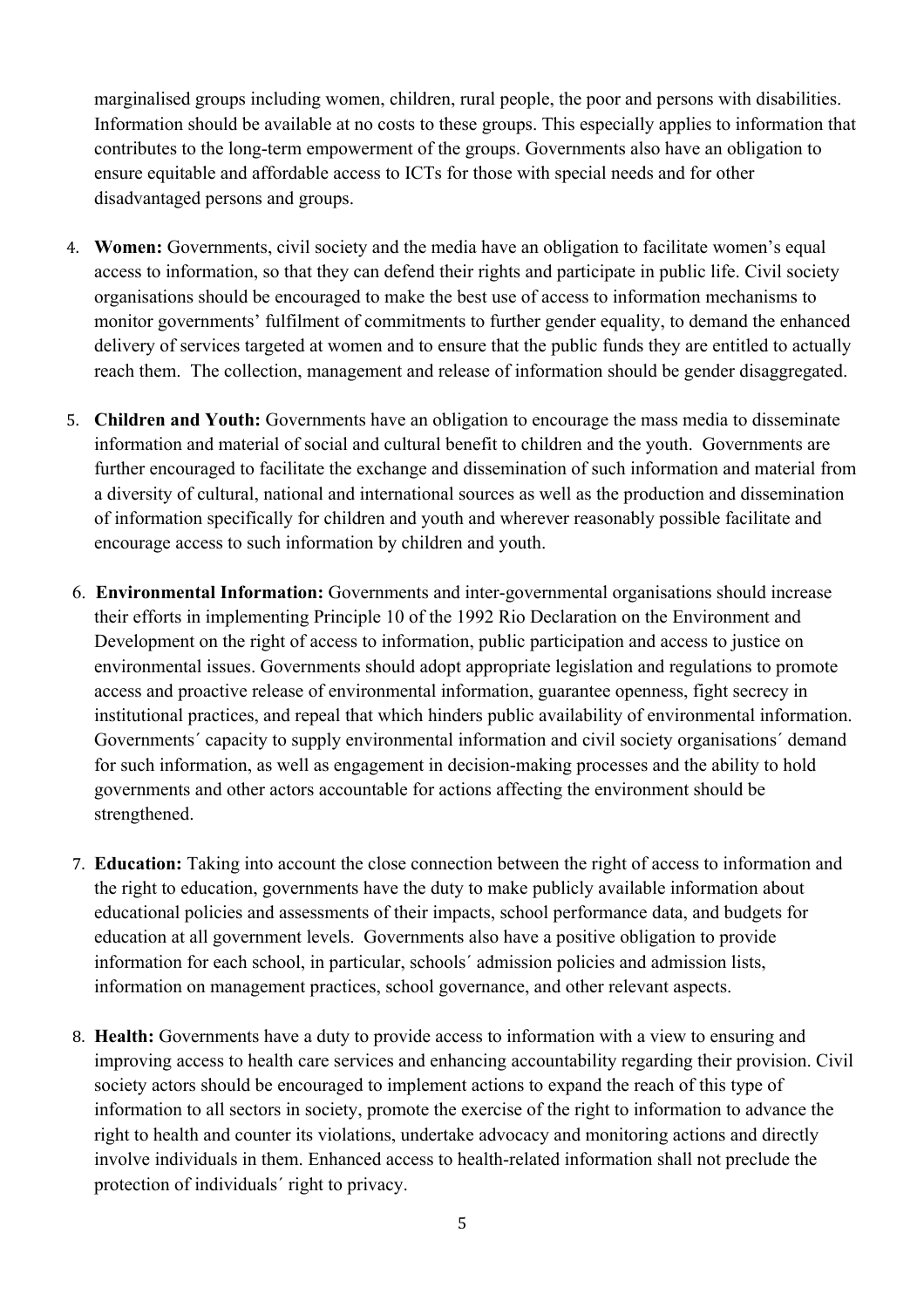- 9. **The Fight Against Corruption:** By contributing to openness and accountability, access to information can be a useful tool in anti-corruption efforts. Besides ensuring that access to information legislation is effectively implemented, governments have a duty to guarantee a broader legal and institutional framework conducive to preventing and combatting corruption. Civil society organisations and plural media independent of powerful political and commercial interests are critical actors in unveiling and fighting corrupt practices, and their use of access to information laws and other mechanisms enhancing transparency should be encouraged.
- 10. **Aid Transparency.** Governments, donors and recipients have a duty to make all information relating to development assistance including grants, loans and transfers to public and private bodies, and assessments on the use and effects of such assistance fully public in a proactive manner based on the principles of the International Aid Transparency Initiative.
- 11. **Natural Resources Transparency**. Governments should proactively publish all information including policies, impact assessments, agreements, subsidies, licenses, permits and revenues relating to the exploitation of natural resources including the extractive industries, water, fisheries, and forests. Private bodies which are exploiting natural resources should be required to publicly disclose the terms of such agreements and payments made to governments based on the principles developed by the Extractive Industries Transparency Initiative (EITI).
- 12. **Media and Information Literacy**. Governments, civil society, education institutions, and the media have an obligation to promote media and information literacy, to assist individuals and communities to ensure that all members of society can understand and take advantage of new technologies, and to be able to participate intelligently and actively in public matters, and enforce their right of access to information. Citizens should be empowered to be able to consume information critically and express their views on such information, as well as be enabled to seek corrections where applicable.
- 13. **Access to Information and Communications Technologies**. Governments have an obligation to (i) use ICTs and other media to ensure maximum disclosure and dissemination of information; (ii) promote and facilitate unhindered public access to such technologies for all citizens and especially for disadvantaged minority groups and minority language speakers, as well as marginalised people such as women, children, rural people, the poor and persons with disabilities.
- 14. **Apply in Other Spheres.** The principles stated above on the right of access to information also apply to various spheres that have not been listed.

## *Call to Action*

In light of the above, the Conference calls on:

#### **UNESCO to:**

• Endorse, through its General Conference, the "African Platform on Access to Information" and the proclamation of 28 September as International Right to Information Day, also recommending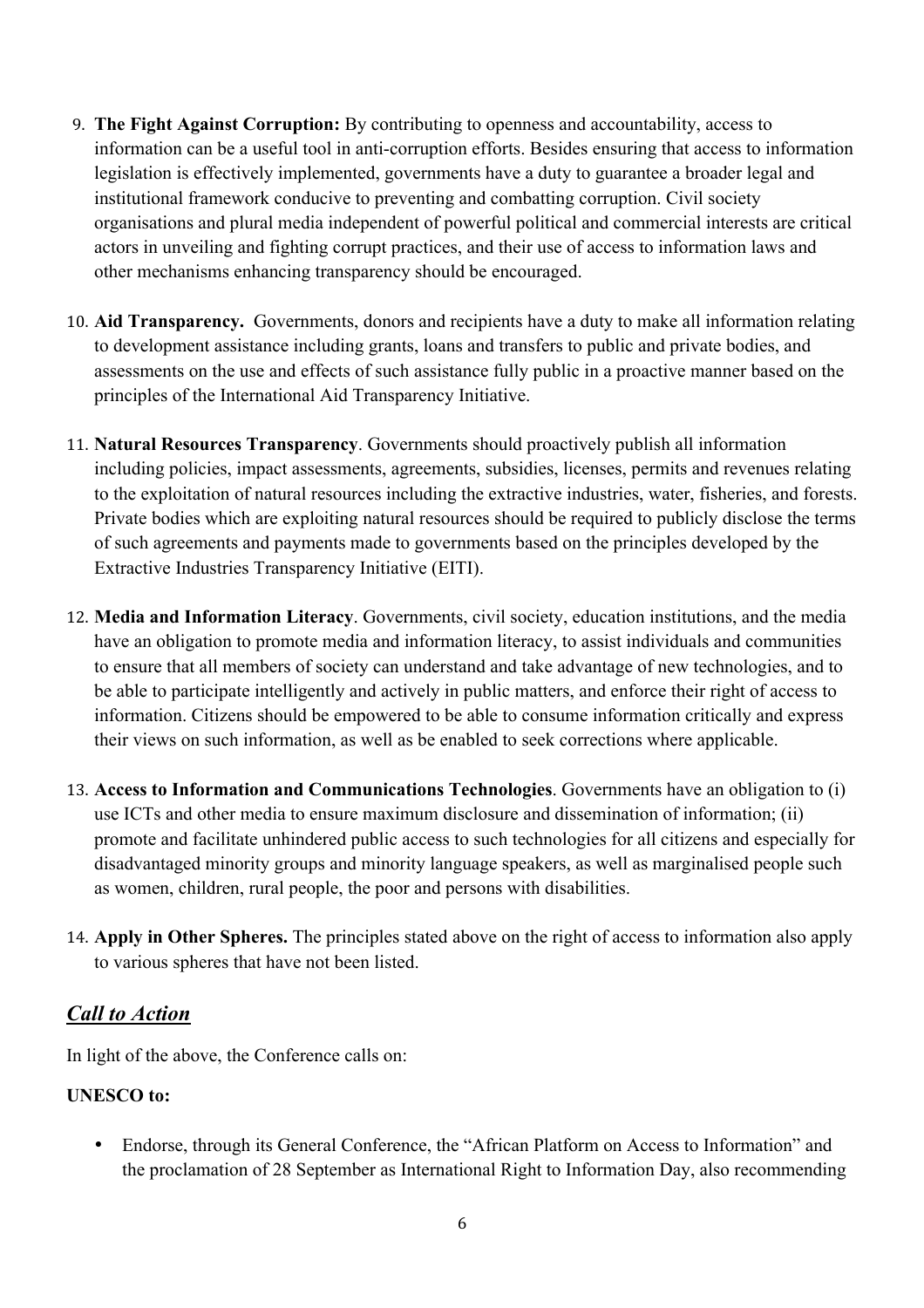the endorsement of this International Day by the United Nations General Assembly, as a date to raise awareness about the importance of the right of access to information throughout the world;

• Develop and implement internal policies facilitating access to information held by UNESCO in line with this Declaration, and to encourage the adoption of similar policies by other UN agencies.

#### **UN Economic Commission for Africa:**

• Develop as part of the RIO +20 Earth Summit a regional convention on access to environmental information, public participation and access to justice based on Principle 10 of the 1992 Rio Declaration and the UNEP Bali Guidelines.

#### **The African Union, its Organs and Institutions:**

- The African Commission on Human and Peoples' Rights to promote 28 September as African Right to Information Day;
- The African Commission on Human and People's Rights to adopt use this Declaration for a resolution authorising the Special Rapporteur on Freedom of Expression and Access to Information to expand Article IV of the Declaration of Principles on Freedom of Expression in Africa to incorporate the principles of this Declaration.
- The African Commission on Human and Peoples' Rights to complete and approve the proposed Africa Model Law for AU Member States on Access to Information;
- The African Union Commission to take forward this Declaration by (1) proposing to the next AU summit in January 2012 to adopt 28 September as African "Right to Information Day"; and (2) initiate an Experts Group to develop further instruments on access to information;
- The Pan-African Parliament (PAP) to endorse this Declaration;
- All African Union bodies to promote the respect of the principles in this Declaration by national governments and provide assistance in implementing them;
- The New Partnership for African Development (NEPAD) to adopt the revised African Peer Review Mechanism (APRM), which includes transparency and access to information;
- The African Union should develop and implement internal policies on access to information held by AU bodies based on this Declaration.

#### **Other African Regional Organizations and Institutions:**

- All Regional Economic Communities (RECs) should develop internal policies on access to information held by those bodies based on this Declaration;
- ECOWAS to review and adopt the Supplementary Act for a Uniform Legal Framework on Freedom of Expression and Right to Information in West Africa;
- The Southern African Development Community (SADC) to revise the Protocol on Culture, Information and Sport to include principles on access to information;
- Inter-governmental Agency on Development (IGAD) to develop and adopt a Protocol on access to information based on this Declaration;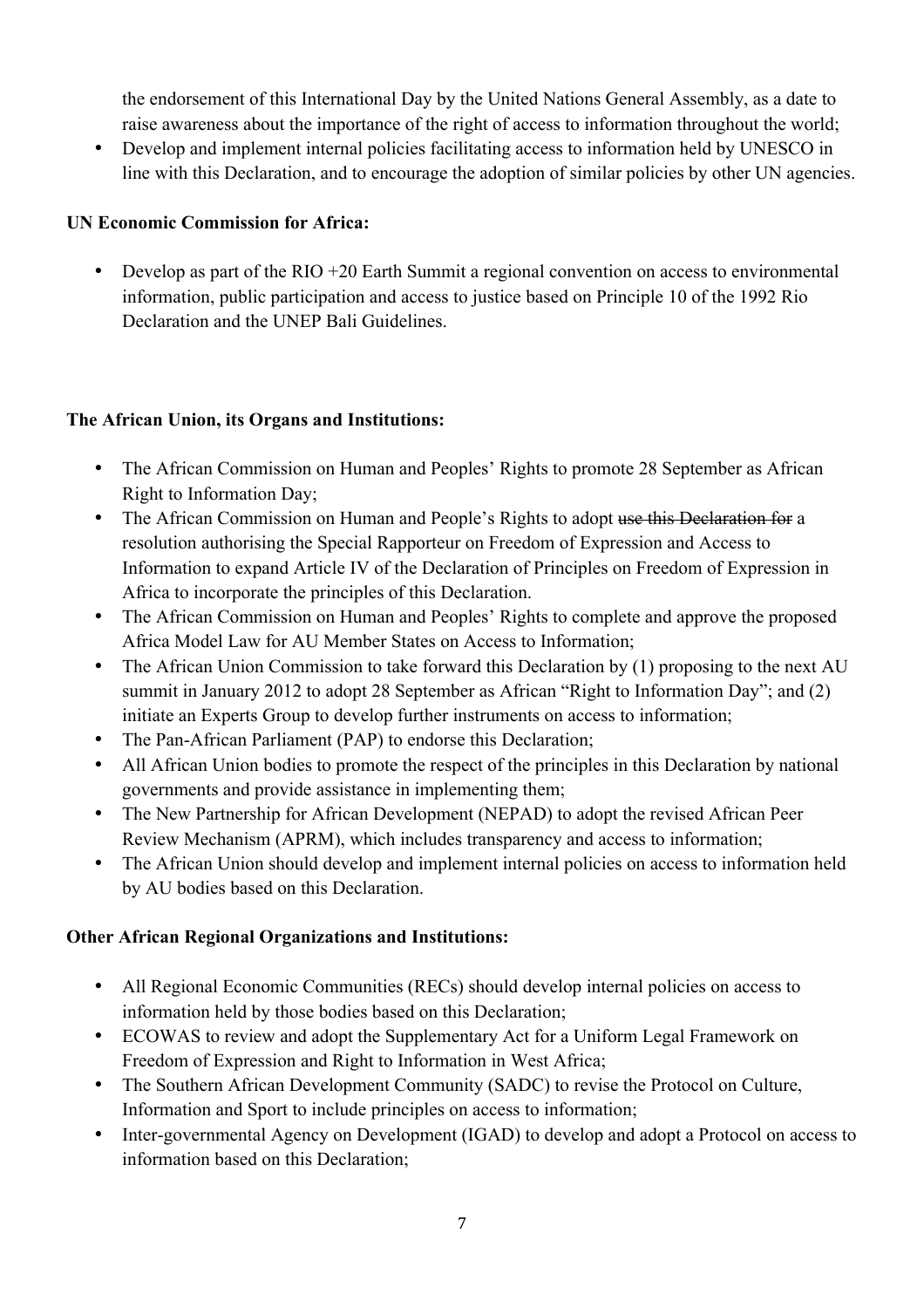- The East African Community (EAC) to develop and adopt a Protocol on access to information based on this Declaration;
- The African Development Bank (ADB) to adopt a revised public access policy based on the Transparency Charter for International Financial Institutions.

#### **National Governments of AU member states to:**

- Adopt or revise existing comprehensive laws on access to information in line with the principles in this Declaration and the proposed AU Model Law, and fully implement them;
- Harmonise legal frameworks to ensure access to information including repealing or revising antiquated laws which restrict access and ensuring that new laws are compatible with the ATI principles;
- Engage with civil society and other stakeholders to ensure widespread information demand and effective implementation of laws and policies to advance access to information by all persons, especially marginalised groups.
- Join and implement multi-stakeholder efforts including the Extractive Industries Transparency Initiative (EITI), the Construction Sector Transparency Initiative (CoST) and the Medicines Transparency Alliance (MeTA) to further transparency;
- Promote availability of public domain information through ICTs and public access to ICTs;
- Support AU efforts to adopt an instrument on access to information;
- Officially recognise 28 September as International and African "Right to Information Day";
- Adopt and effectively implement legislation and policies ensuring whistleblower-protection.

#### **Civil Society to:**

- Engage with governments in developing, enhancing and implementing ATI laws;
- Monitor progress on the implementation of ATI laws including sectoral laws;
- Create awareness on ATI and provide assistance to facilitate information access by the general public as well as by specific audiences (including women, minority groups and minority language speakers, children, rural communities, individuals with disabilities or living in poverty);
- Ensure transparency in their own activities;
- Promote September 28 as African and International Right to Information Day and, in particular, carry out activities on that date every year to advance the recognition, awareness and enjoyment of the right of access to information by all sectors of society.

#### **Media to:**

- Respect editorial independence, professional ethics and journalism standards in their provision of information;
- Recognise the need for transparency and accountability with regard to their own output and institutions, while safeguarding the principal of protecting sources;
- Respect and promote equality, and provide equitable representation within their information output;
- Promote the widest possible access to their information output;
- Enhance mechanisms for audience participation and response;
- Recognise and be responsive to gender differences in regard to audience and market research;